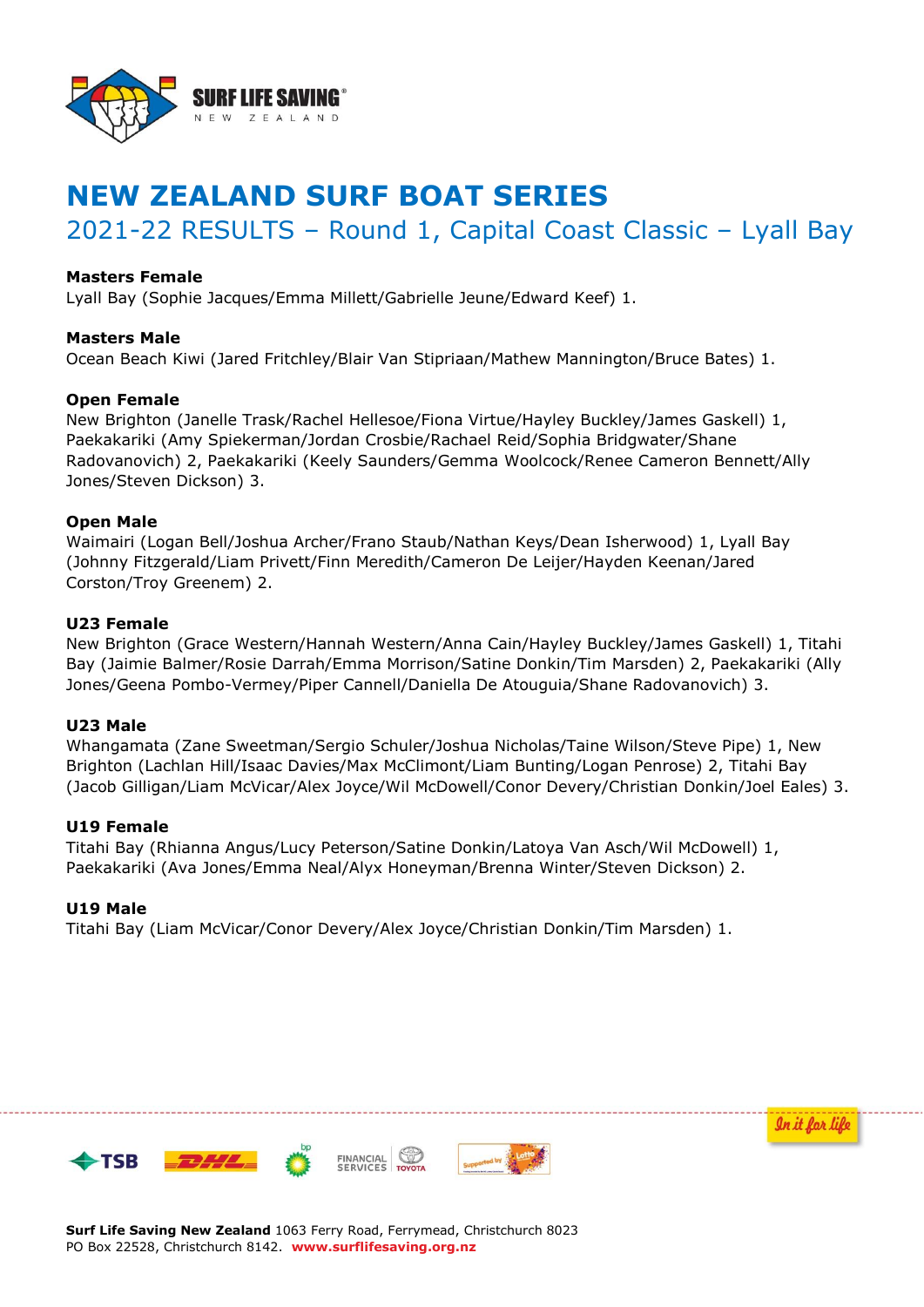# **NEW ZEALAND SURF BOAT SERIES**

2021-22 POINTS – Round 1, Capital Coast Classic – Lyall Bay

| <b>OPEN</b><br><b>MALE</b>                      | el Waimairi GB's           | oples) Veg lie/  |                              |                          |                |              |           |                |              |             |                |              |             |
|-------------------------------------------------|----------------------------|------------------|------------------------------|--------------------------|----------------|--------------|-----------|----------------|--------------|-------------|----------------|--------------|-------------|
| C.C. Classic                                    |                            |                  |                              |                          |                |              |           |                |              |             |                |              |             |
| <b>CRCs</b>                                     |                            |                  |                              |                          |                |              |           |                |              |             |                |              |             |
| <b>ERCs</b>                                     |                            |                  |                              |                          |                |              |           |                |              |             |                |              |             |
| NI Surf Boats                                   |                            |                  |                              |                          |                |              |           |                |              |             |                |              |             |
| <b>Overall Points</b>                           | 20                         | 18               | $\overline{0}$               | $\overline{0}$           | $\overline{0}$ | $\mathbf 0$  | $\pmb{0}$ | $\mathbf 0$    | $\mathbf 0$  | $\mathbf 0$ | $\mathbf 0$    | $\mathbf 0$  | $\mathbf 0$ |
| <b>Placing</b>                                  |                            |                  |                              |                          |                |              |           |                |              |             |                |              |             |
| <b>U23</b><br><b>MALE</b>                       | Mhangamata<br>motorboaters | New Brighton     | <b>Titahi Bay U23</b><br>Men | Paekakariki<br>Show Time |                |              |           |                |              |             |                |              |             |
| C.C. Classic<br><b>CRCs</b>                     |                            | $\overline{18}$  | 16                           | $\overline{14}$          |                |              |           |                |              |             |                |              |             |
| <b>ERCs</b>                                     |                            |                  |                              |                          |                |              |           |                |              |             |                |              |             |
| NI Surf Boats                                   |                            |                  |                              |                          |                |              |           |                |              |             |                |              |             |
| <b>Overall Points</b>                           | 20                         | 18               | 16                           | 14                       | $\mathbf 0$    | $\mathbf 0$  | $\pmb{0}$ | $\mathbf 0$    | $\mathbf 0$  | $\pmb{0}$   | $\mathbf{0}$   | $\mathbf 0$  | 0           |
| <b>Placing</b>                                  |                            |                  |                              |                          |                |              |           |                |              |             |                |              |             |
| <b>U19</b><br><b>MALE</b>                       | Titahi Bay U19<br>A Men    |                  |                              |                          |                |              |           |                |              |             |                |              |             |
| C.C. Classic                                    | 20                         |                  |                              |                          |                |              |           |                |              |             |                |              |             |
| <b>CRCs</b>                                     |                            |                  |                              |                          |                |              |           |                |              |             |                |              |             |
| ERCs                                            |                            |                  |                              |                          |                |              |           |                |              |             |                |              |             |
| NI Surf Boats                                   | 20                         | $\mathbf{0}$     | $\mathbf{0}$                 | $\mathbf 0$              | $\mathbf{0}$   |              | $\pmb{0}$ | $\overline{0}$ |              | $\mathbf 0$ |                |              |             |
| <b>Overall Points</b>                           |                            |                  |                              |                          |                | $\mathbf 0$  |           |                | $\mathbf{0}$ |             | $\overline{0}$ | $\mathbf{0}$ | $\pmb{0}$   |
| <b>Placing</b><br><b>Masters</b><br><b>MALE</b> | Ocean Beach Kiwi           |                  |                              |                          |                |              |           |                |              |             |                |              |             |
| C.C. Classic                                    | $\overline{20}$            |                  |                              |                          |                |              |           |                |              |             |                |              |             |
| <b>CRCs</b>                                     |                            |                  |                              |                          |                |              |           |                |              |             |                |              |             |
| <b>ERCS</b>                                     |                            |                  |                              |                          |                |              |           |                |              |             |                |              |             |
| NI Surf Boats                                   |                            |                  |                              |                          |                |              |           |                |              |             |                |              |             |
| <b>Overall Points</b>                           | 20                         | $\boldsymbol{0}$ | $\mathbf 0$                  | $\mathbf 0$              | $\mathbf 0$    | $\mathbf{0}$ | $\pmb{0}$ | $\pmb{0}$      | $\mathbf 0$  | $\pmb{0}$   | $\mathbf{0}$   | $\mathbf 0$  | $\pmb{0}$   |
| <b>Placing</b>                                  |                            |                  |                              |                          |                |              |           |                |              |             |                |              |             |